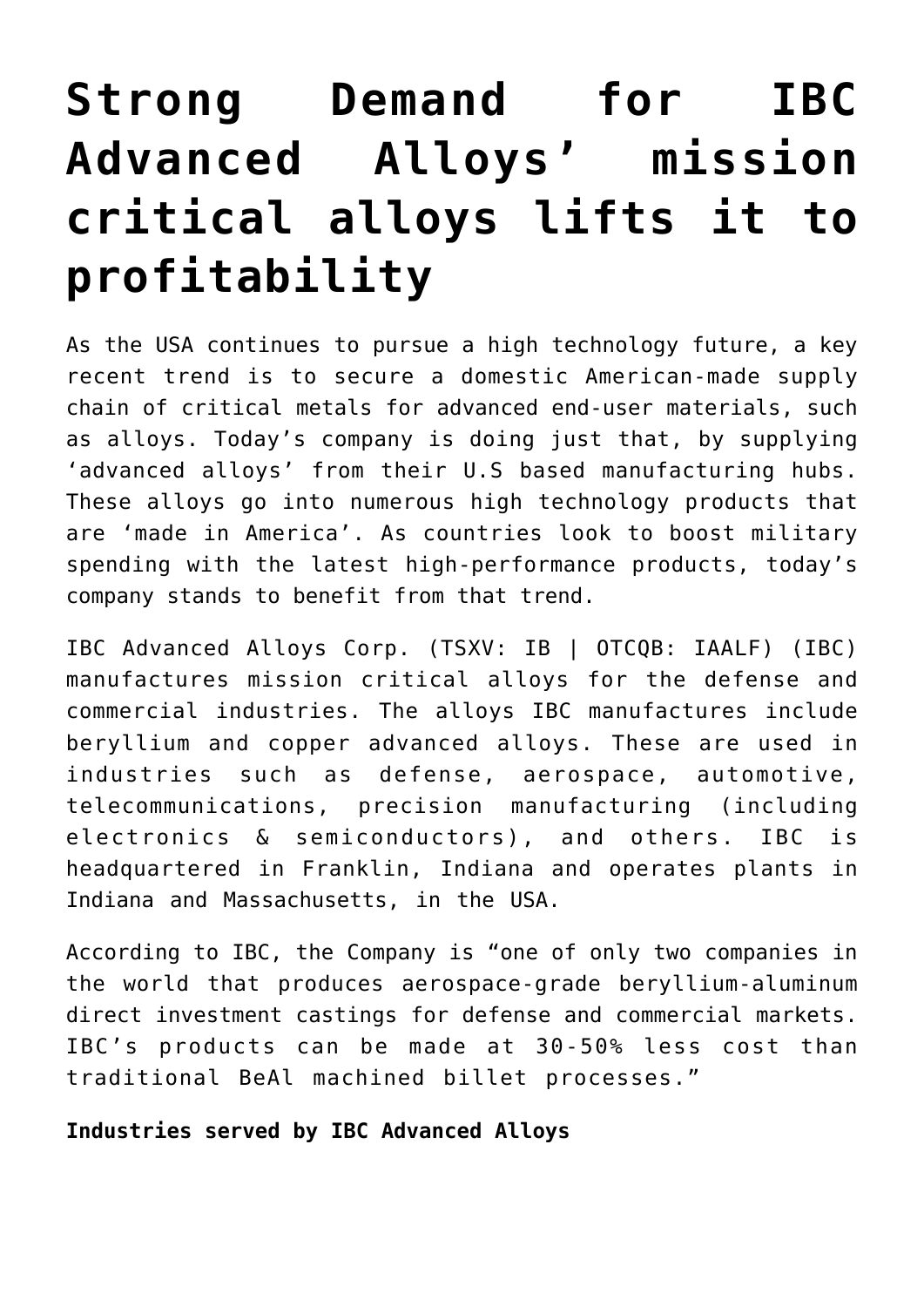#### **INDUSTRIES WE SERVE**



Cast components and

sub-structural parts



Defense Weapons, imaging systems, optical targeting



**Electronics** Semiconductor Manufacturing Equipment, Backing Plates



Wear Plates and **Bushings** 



Automotive Injection Mold Inserts, Die Casting Equipment



**Industrial Equipment** Amorphous Metal Casting Wheels



Directional Drilling Components, Rings, Bushings, Flanges, Sub-Sea Applications



**Injection Molding** High Conductivity Core and Cavity Inserts



**Resistance Welding** Welding Wheels, Gun Arms, Resistance Welding Parts



Foundry Casting Alloys, Die Blocks, Plunger Tips, Amorphous, Metal Casting Wheels

### Source: [IBC Advanced Alloys company presentation](https://ibcadvancedalloys.com/wp-content/uploads/2022/03/IBC_Advanced_Alloys_Presentation_2022.pdf)

## **IBC Advanced Alloys business**

IBC has two divisions, a Copper Alloys Division and an Engineered Materials Division. Both divisions are strong contributors to revenue at 52% and 48% respectively.

The Copper Alloys Division manufactures a wide range of copper alloy castings and forgings for defense and commercial applications, including copper-beryllium alloys, Thermal-Mould™, Oxygen-Free Copper (C10100), Copper Nickel Silicon Chrome (C18000), Aluminum-Bronze, and many others.

The Engineered Materials Division produces high-performance beryllium-aluminum components (Beralcast® brand) used in commercial and military applications, including the F-35, F/A-18, advanced satellites & semiconductor manufacturing systems.

IBC's customers include Lockheed-Martin, Raytheon, BAE, General Dynamics-Electric Boat Division, Schlumberger, Thyssen-Krupp, Newport News Shipbuilding, and a major satellite manufacturing company.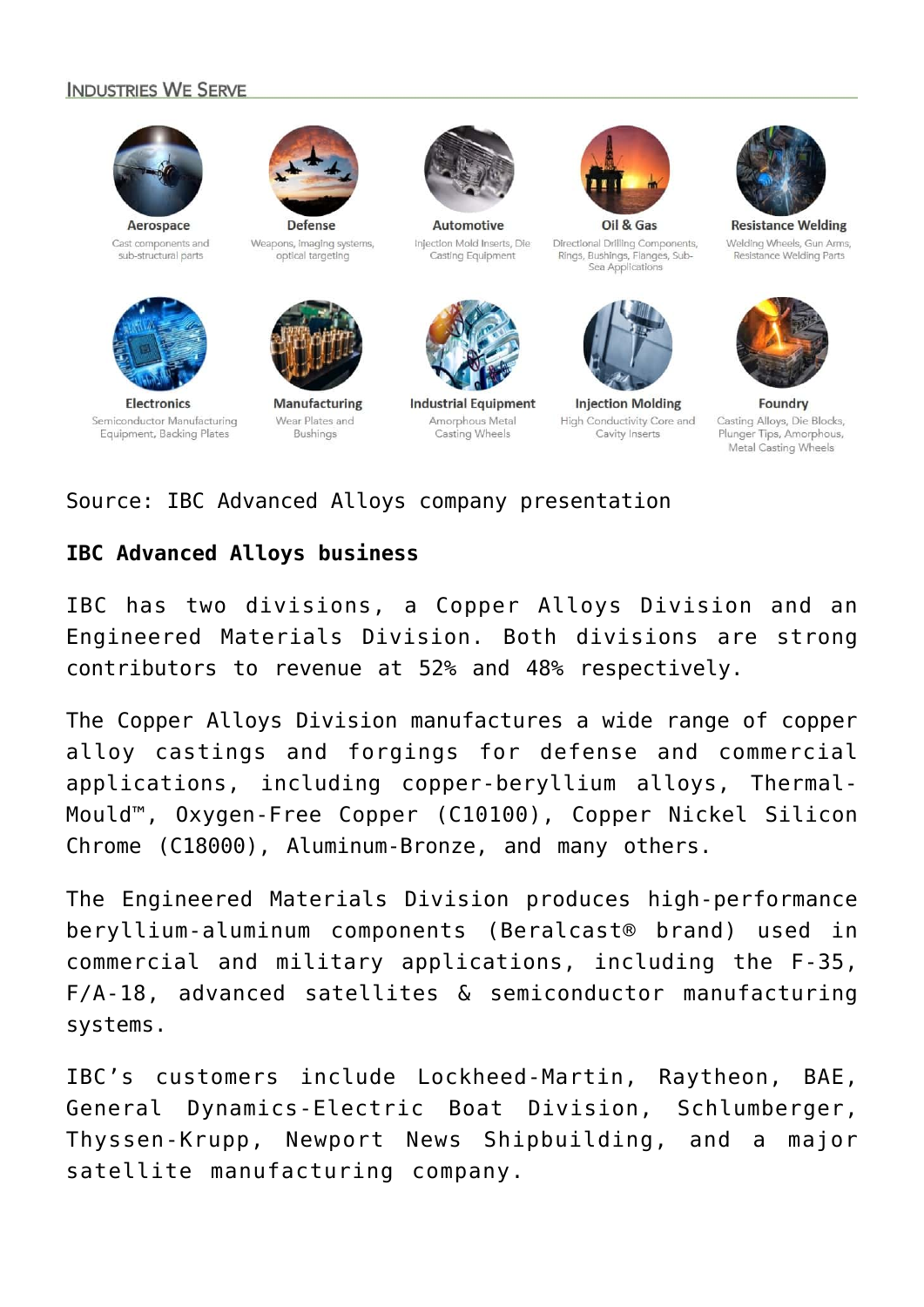# **IBC's select customers**



Source: [IBC Advanced Alloys company presentation](https://ibcadvancedalloys.com/wp-content/uploads/2022/03/IBC_Advanced_Alloys_Presentation_2022.pdf)

IBC's revenue has been building with FY 2021 [revenue](https://ibcadvancedalloys.com/wp-content/uploads/2022/03/IBC_Advanced_Alloys_Presentation_2022.pdf) reaching US\$21.8 million. As of the latest reporting quarter (FY2022 Q2) IBC is now profitable.

[Highlights for the quarter](https://ibcadvancedalloys.com/ibc-advanced-alloys-swings-to-profitability-in-the-quarter-ended-december-31-2021/) ended December 31, 2021, included (all figures are in USD):

- "IBC swings to profitability in the quarter ended December 31, 2021, on 44.5% YoY sales growth; sales higher by 51.9% YTD.
- Sixth straight quarter of higher sales of IBC's innovative beryllium-aluminum alloy products, driven by semiconductor industry and defense demand.
- Copper Alloys Division sales higher by 11.4% YTD as new manufacturing facility in Indiana nears completion.
- IBC reported comprehensive income of \$344,000 for the quarter, sharply narrowing its YTD loss as compared to the prior-year period.
- Adjusted EBITDA soars by 301% and 757% in the three and six months ended December 31, 2021."

IBC Chairman & CEO Mark A. Smith [stated](https://ibcadvancedalloys.com/ibc-advanced-alloys-swings-to-profitability-in-the-quarter-ended-december-31-2021/) regarding the above